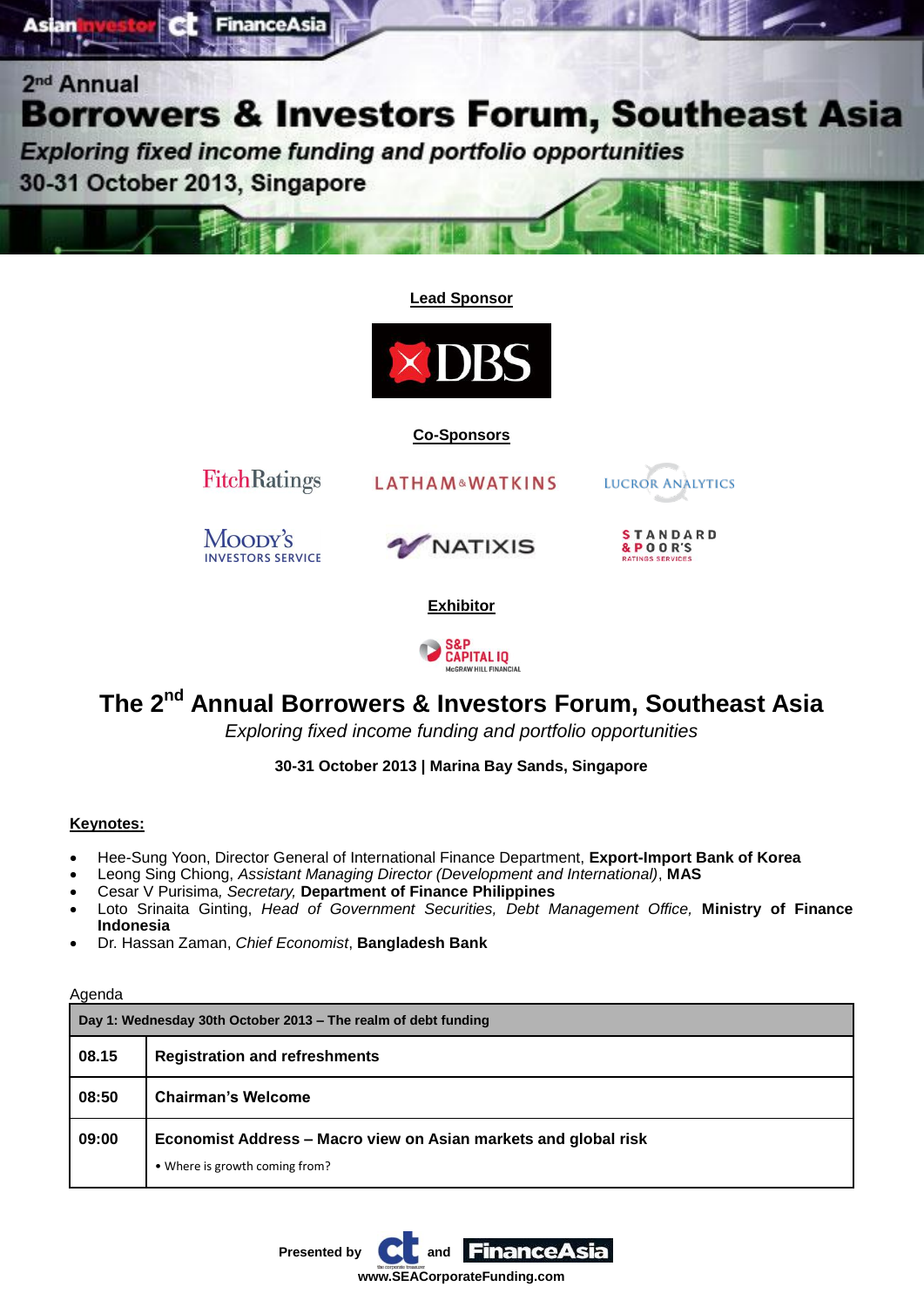Exploring fixed income funding and portfolio opportunities

**FinanceAsia** 

30-31 October 2013, Singapore

e.

|       | • Market sentiment on stability measures in the west and how plans to boost liquidity are playing out?                                                                                        |
|-------|-----------------------------------------------------------------------------------------------------------------------------------------------------------------------------------------------|
|       |                                                                                                                                                                                               |
|       | . US Fed moves, European stability and BOJ risks - what does this mean for Asian markets?                                                                                                     |
|       | • How to sustain Asia's growth - should corporates be worried?                                                                                                                                |
|       | • Key risks to cost of borrowing?                                                                                                                                                             |
|       | . How will increased global banking regulation, including Basel III, affect regional banks and, in turn, corporates operating in the                                                          |
|       | region?<br>Presenter: Paul Gruenwald, Asia Pacific Chief Economist, Standard & Poor's Ratings Services                                                                                        |
|       |                                                                                                                                                                                               |
| 09:30 | KEYNOTE: Hee-Sung Yoon, Director General of International Finance Department, Export-Import Bank of Korea<br>Insight into the funding strategy of one of Asia's biggest borrowing programmes. |
| 10:00 | Panel: Lending behavior across the global banking realm                                                                                                                                       |
|       | • Are regional banks in Asia plugging the gap left by European and a handful of global banks following the crisis and                                                                         |
|       | management of Basel III, or do European and global banks now have sufficient capital ratios and an appetite for lending?                                                                      |
|       | . With Basel III requirements, how are banks managing their deposits?                                                                                                                         |
|       | • The debt ceiling debate - what are the risks?                                                                                                                                               |
|       | • As it stands, how are costs of lending affecting flows?                                                                                                                                     |
|       | • Are we still seeing the movement of corporate borrowers from the loan to the bond market? What are the risks?                                                                               |
|       | • Funding through the bond markets tends to be more expensive and riskier than bank borrowing, has this stifled the growth of                                                                 |
|       | small businesses, and, if so, how can banks help to remedy this?                                                                                                                              |
|       | . What alternative sources of debt finance exist, are they favourable?                                                                                                                        |
|       | <b>Moderator: Daniel Flatt, Editor, The Corporate Treasurer</b>                                                                                                                               |
|       | <b>Panelists:</b>                                                                                                                                                                             |
|       | Damian Glendinning, Regional Treasurer, Lenovo<br>Devan Selvanathan, Managing Director, Head of Debt Platform, Asia Pacific, Natixis                                                          |
|       | Jean-Francois Tremblay, Associate Managing Director, Financial Institutions Group, Moody's Investors Service                                                                                  |
| 10:45 | <b>Networking break</b>                                                                                                                                                                       |
| 11:15 | Panel: Loans on the rise? Or, more of an interplay with the bond market?                                                                                                                      |
|       | • Highlights of 2013 and the outlook for loan financing in the region for 2014                                                                                                                |
|       | • Interplay between the loan and bond markets                                                                                                                                                 |
|       | . Loan deal flow demographics: where and what?                                                                                                                                                |
|       | . The role of investors in facilitating the gap and providing credit                                                                                                                          |
|       | . Onshore RMB pilot loan scheme - what options does this give local and MNCs operating in the region?                                                                                         |
|       | • Are syndicated loans expected to hit previous highs?                                                                                                                                        |
|       | <b>Moderator:</b> Timothy Hia, Partner, Latham & Watkins                                                                                                                                      |
|       |                                                                                                                                                                                               |

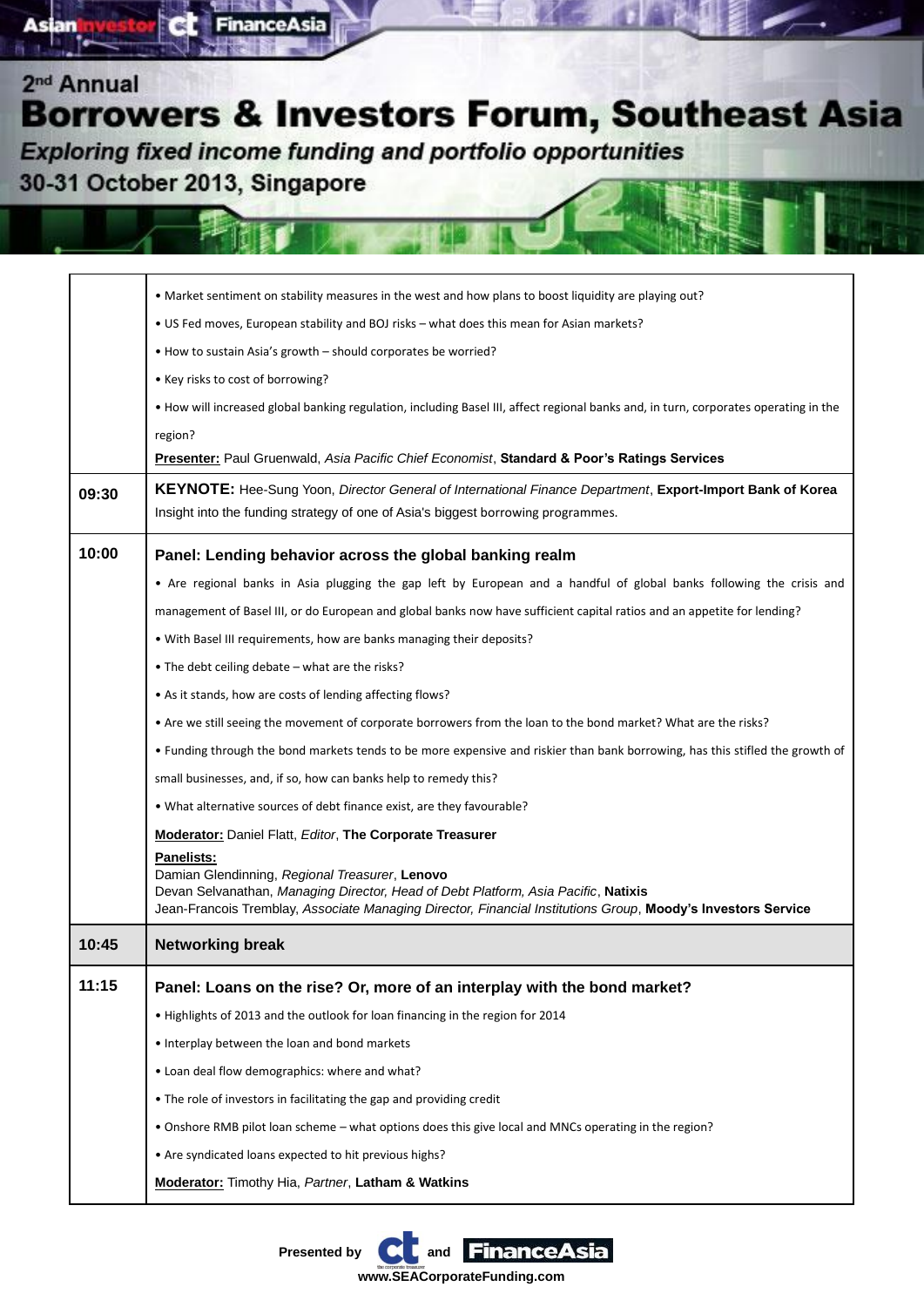Exploring fixed income funding and portfolio opportunities

**FinanceAsia** 

30-31 October 2013, Singapore

e.

**Asian** 

|       | <b>Panelists:</b>                                                                                                                                                                                                |
|-------|------------------------------------------------------------------------------------------------------------------------------------------------------------------------------------------------------------------|
|       | Boey Yin Chong, Managing Director & Head of Syndicated Finance, DBS<br>Wee Gee Ong, Vice President Finance, Equinix Asia Pacific<br>Steve Weiss, CFO, Protelindo                                                 |
|       | Teddy Pun, SVP: Head of Corporate Finance and Investor Relations, PT. Media Nusantara Citra Tbk<br>Neeraj Seth, Head of Asia Credit, BlackRock                                                                   |
| 12:00 | Panel: Are Asian local currencies a real funding alternative?                                                                                                                                                    |
|       | . Where does the ASEAN local currency market currently stand?                                                                                                                                                    |
|       | • What are the risks?                                                                                                                                                                                            |
|       | • G3 vs regional alternatives - What are the benefits & risks and where are we seeing these deals?                                                                                                               |
|       | • Diversifying sources of finance and stakeholders and mitigating liquidity risk                                                                                                                                 |
|       | • Who is buying?                                                                                                                                                                                                 |
|       | • Will 2014 prove as fruitful?                                                                                                                                                                                   |
|       | <b>Moderator:</b> Chien Mi Wong, Fixed Income Reporter, FinanceAsia<br>Panelists:                                                                                                                                |
|       | Alvin Cheng, CEO & Executive Director, Lippo Malls Indonesia Retail Trust<br>Dilip Parameswaran, Founder and Chief Executive, Asia Credit Advisors<br>Kaushik Rudra, Head of Credit Research, Standard Chartered |
| 12:45 | <b>Networking lunch</b>                                                                                                                                                                                          |
|       |                                                                                                                                                                                                                  |
| 14:00 | Panel: Great Expectations - Southeast Asia's LBO market                                                                                                                                                          |
|       | • Betting on consumerism and the SEA growth story                                                                                                                                                                |
|       | • How attractive are Buyouts to financial sponsors in Asia today?                                                                                                                                                |
|       | • Are Corporate CEOs and CFOs open to private-equity-led investments, and under what circumstances?                                                                                                              |
|       | . What factors will influence companies' willingness to make divestments to financial sponsors in the coming 2-3 years?                                                                                          |
|       | . How are Buyouts being financed and structured? Is debt readily available, and from where?                                                                                                                      |
|       | • Will potential really play out given the ratio of cash-rich companies and the competition they pose to PE firms?                                                                                               |
|       | . What is your investment view for 2014? Sector versus country-led?                                                                                                                                              |
|       | <b>Moderator:</b> Brian Tang, Managing Director, ACMI                                                                                                                                                            |
|       | Panelists:<br>Nicholas Macksey, Principal, Baring Private Equity Asia                                                                                                                                            |
|       | Kabir Mathur, Director, KKR SE Asia<br>Anthony Yap, Head of Leveraged and Acquisition Finance South East Asia, HSBC                                                                                              |
| 14:45 | Spotlight on the Philippines - issuers to investors                                                                                                                                                              |
|       | • The Department of Finance's viewpoint                                                                                                                                                                          |
|       | • Key developments in the debt space in light of the recent upgrade – credit worthiness and consequences of the gap left in the                                                                                  |
|       | EM market?                                                                                                                                                                                                       |



**www.SEACorporateFunding.com**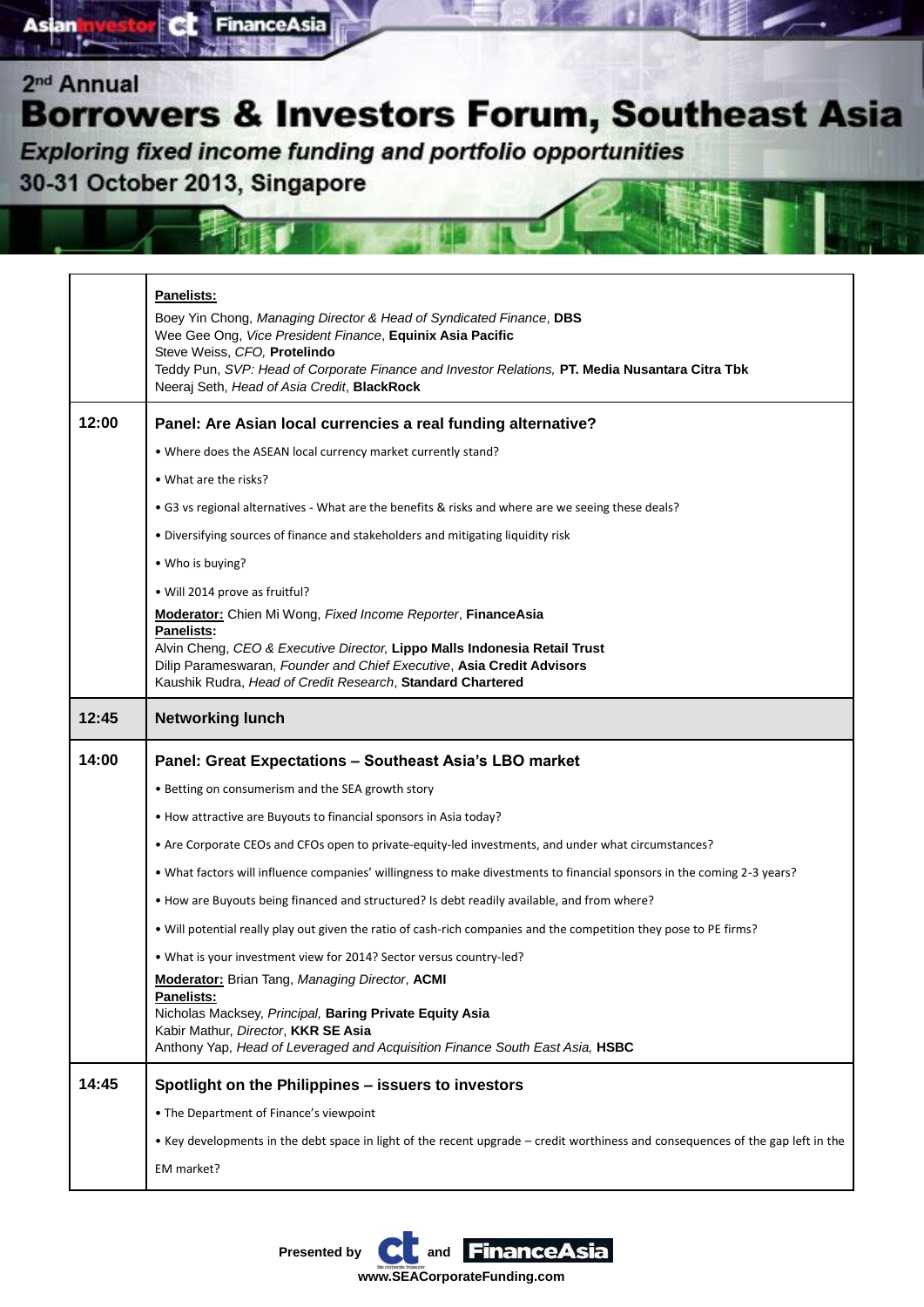Exploring fixed income funding and portfolio opportunities

**FinanceAsia** 

30-31 October 2013, Singapore

e.

|       | • Growth in government and corporate debt – how will this continue to play out?                                                                                                                                                                                                                                                                                                                                                                         |
|-------|---------------------------------------------------------------------------------------------------------------------------------------------------------------------------------------------------------------------------------------------------------------------------------------------------------------------------------------------------------------------------------------------------------------------------------------------------------|
|       | • Flagship corporate deals from this year and thoughts of borrowers when looking at domestic vs international markets                                                                                                                                                                                                                                                                                                                                   |
|       | • Necessary innovation                                                                                                                                                                                                                                                                                                                                                                                                                                  |
|       | <b>Moderator:</b> Evan Thorpe, Asia Pacific Head of Investment Banking, Dealogic                                                                                                                                                                                                                                                                                                                                                                        |
|       | Keynote & Panelists:<br>Cesar Purisima, Secretary, Department of Finance Philippines<br>Dennis Montecillo, Co-Head, BPI Capital Corporation<br>Betty Siy-Yap, SVP and Chief Finance Officer, Meralco<br>David Nicol, CFO, Metro Pacific Investments Corporation                                                                                                                                                                                         |
| 15:30 | <b>Networking break</b>                                                                                                                                                                                                                                                                                                                                                                                                                                 |
| 16:00 | Singapore as a global RMB Treasury centre - what's in it for CFOs, and in turn investors?                                                                                                                                                                                                                                                                                                                                                               |
|       | . What treasury options are CFOs and treasurers looking for?                                                                                                                                                                                                                                                                                                                                                                                            |
|       | . What can regulators do to enhance framework? From concept to reality - what are the necessary steps?                                                                                                                                                                                                                                                                                                                                                  |
|       | . Which types of companies are have we seen tap the market and which ones are we likely to see next year? Why?                                                                                                                                                                                                                                                                                                                                          |
|       | • Is Singapore the next step in the RMB trading cycle?                                                                                                                                                                                                                                                                                                                                                                                                  |
|       | . What are investors looking for?                                                                                                                                                                                                                                                                                                                                                                                                                       |
|       | • Will Singapore compete with HK, London and further down the line Taipei?                                                                                                                                                                                                                                                                                                                                                                              |
|       | <b>Moderator: Daniel Flatt, Editor, The Corporate Treasurer</b><br><b>Panelists:</b><br>Leong Sing Chiong, Assistant Managing Director (Development and International), Monetary Authority of Singapore<br>Clifford Lee, Managing Director, Treasury Markets & Fixed Income, DBS<br>Suanjin Tan, Portfolio Manager, Alpha Strategies, Asia Pacific Fixed Income, BlackRock<br>Aaron Russell-Davison, Head of Debt Syndication, Asia, Standard Chartered |
| 16:30 | Panel: Investor requirements – points for your checklist                                                                                                                                                                                                                                                                                                                                                                                                |
|       | This session will explore what investors are looking for from borrowers and highlight the factors which truly matter when                                                                                                                                                                                                                                                                                                                               |
|       | selecting corporate credit.                                                                                                                                                                                                                                                                                                                                                                                                                             |
|       | • Covenant structures                                                                                                                                                                                                                                                                                                                                                                                                                                   |
|       | • Disclosures                                                                                                                                                                                                                                                                                                                                                                                                                                           |
|       | • Credit ratings and default rates                                                                                                                                                                                                                                                                                                                                                                                                                      |
|       | • Creditor protection                                                                                                                                                                                                                                                                                                                                                                                                                                   |
|       | <b>Moderator:</b> Brian Tang, Managing Director, ACMI<br><b>Panelists:</b><br>Todd Schubert, Head of Fixed Income Research, Bank of Singapore<br>Andrew Steel, Regional Managing Director & Head of Asia-Pacific Corporate Ratings Group, Fitch Ratings<br>Dilip Parameswaran, Founder and Chief Executive, Asia Credit Advisors<br>David Lai, Investment Director, Fixed Income, Eastspring Investments (Singapore)                                    |
| 17.00 | $\times$ DBS<br>End of Day 1 & Cocktail reception hosted by:                                                                                                                                                                                                                                                                                                                                                                                            |
|       |                                                                                                                                                                                                                                                                                                                                                                                                                                                         |

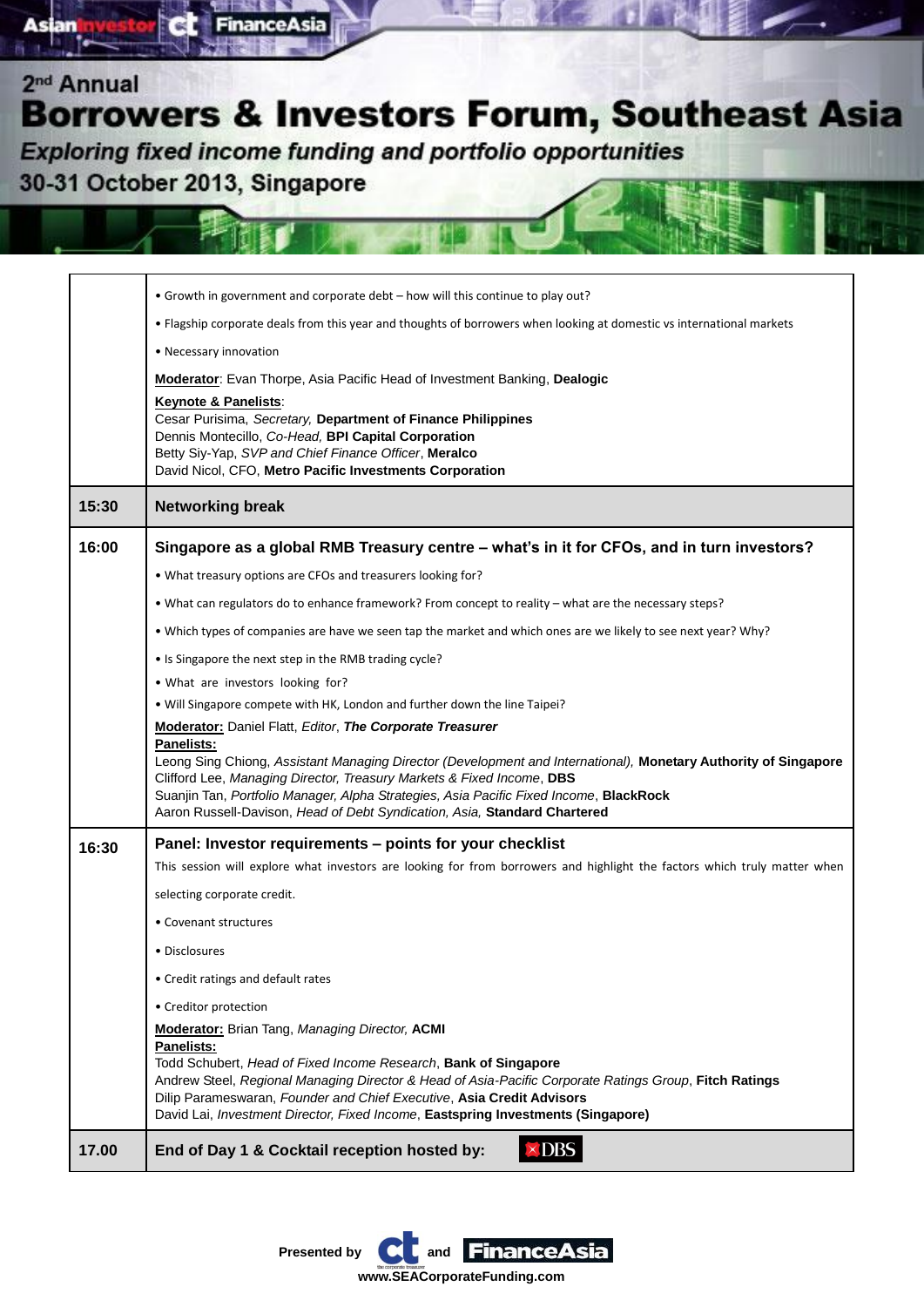

**FinanceAsia** 

a

| Day 2: Thursday 31st October 2013 - Debt investor considerations |                                                                                                                                                                                                                                                                                                                                                                                                                                               |
|------------------------------------------------------------------|-----------------------------------------------------------------------------------------------------------------------------------------------------------------------------------------------------------------------------------------------------------------------------------------------------------------------------------------------------------------------------------------------------------------------------------------------|
| 08.15                                                            | <b>Registration and refreshments</b>                                                                                                                                                                                                                                                                                                                                                                                                          |
| 08:50                                                            | <b>Chairman's Welcome</b>                                                                                                                                                                                                                                                                                                                                                                                                                     |
| 09:00                                                            | Regulatory Panel: Considerations when looking at the development of the region's debt<br>markets                                                                                                                                                                                                                                                                                                                                              |
|                                                                  | . Where will global growth be strongest and what are the key risks to the economies of SEA?                                                                                                                                                                                                                                                                                                                                                   |
|                                                                  | • How quickly can interest rates turn around and what will be the implications? How can governments neutralise investor                                                                                                                                                                                                                                                                                                                       |
|                                                                  | concern?                                                                                                                                                                                                                                                                                                                                                                                                                                      |
|                                                                  | • How can growth momentum and liquidity be ensured in your markets?                                                                                                                                                                                                                                                                                                                                                                           |
|                                                                  | . What are regulators doing to ensure the depth and breadth of the bond market is improving?                                                                                                                                                                                                                                                                                                                                                  |
|                                                                  | . What measures would benefit the region's investor base?                                                                                                                                                                                                                                                                                                                                                                                     |
|                                                                  | Moderator: Alison Tudor-Ackroyd, Editor, FinanceAsia<br>Panelists:                                                                                                                                                                                                                                                                                                                                                                            |
|                                                                  | Loto Srinaita Ginting, Head of Government Securities, Debt Management Office, Ministry of Finance Indonesia<br>Dr. Hassan Zaman, Chief Economist, Bangladesh Bank<br>Clifford Lee, Managing Director, Treasury Markets & Fixed Income, DBS<br>Philipp Lotter, Managing Director Corporate Finance Group & Country Manager, Moody's Investors Service<br>Cesar V. Purisima, Secretary, Department of Finance Philippines                       |
| 09:45                                                            | Panel: Investing in the local currency markets                                                                                                                                                                                                                                                                                                                                                                                                |
|                                                                  | . What are the current investment risks in Asia's local currency debt markets and how are those risks best managed, especially<br>when looking at emerging markets?                                                                                                                                                                                                                                                                           |
|                                                                  | . When you are selecting credits for your portfolios, how do you analyse risks of the country where the credit is located? How                                                                                                                                                                                                                                                                                                                |
|                                                                  | much weight do you give to these country risks compared to the basic financial fundamentals of the credit you are considering?                                                                                                                                                                                                                                                                                                                |
|                                                                  | . In the long term, how will allocations play out when compared with G3 currencies?                                                                                                                                                                                                                                                                                                                                                           |
|                                                                  | • Key priorities for development of local currency markets in SEA?                                                                                                                                                                                                                                                                                                                                                                            |
|                                                                  | Moderator: Vijay Chander, Executive Director - Fixed Income, ASIFMA<br><b>Panelists:</b><br>Alexandre Bouchardy, Head of Fixed income Asia, Credit Suisse Asset Management<br>Michael Petit, Managing Director, Asia-Pacific Affiliate Network Management, Standard & Poor's Ratings Services<br>Ruchit Puri, Director & CEO, Kotak Mahindra (UK) (Singapore Branch)<br>Dilip Parameswaran, Founder and Chief Executive, Asia Credit Advisors |
| 10:30                                                            | Plenary: EM in an Environment of Tapering<br>Owi Ruivivar, Managing Director, Fixed Income Emerging Market Debt, Goldman Sachs Asset Management                                                                                                                                                                                                                                                                                               |
| 11:00                                                            | <b>Networking break</b>                                                                                                                                                                                                                                                                                                                                                                                                                       |

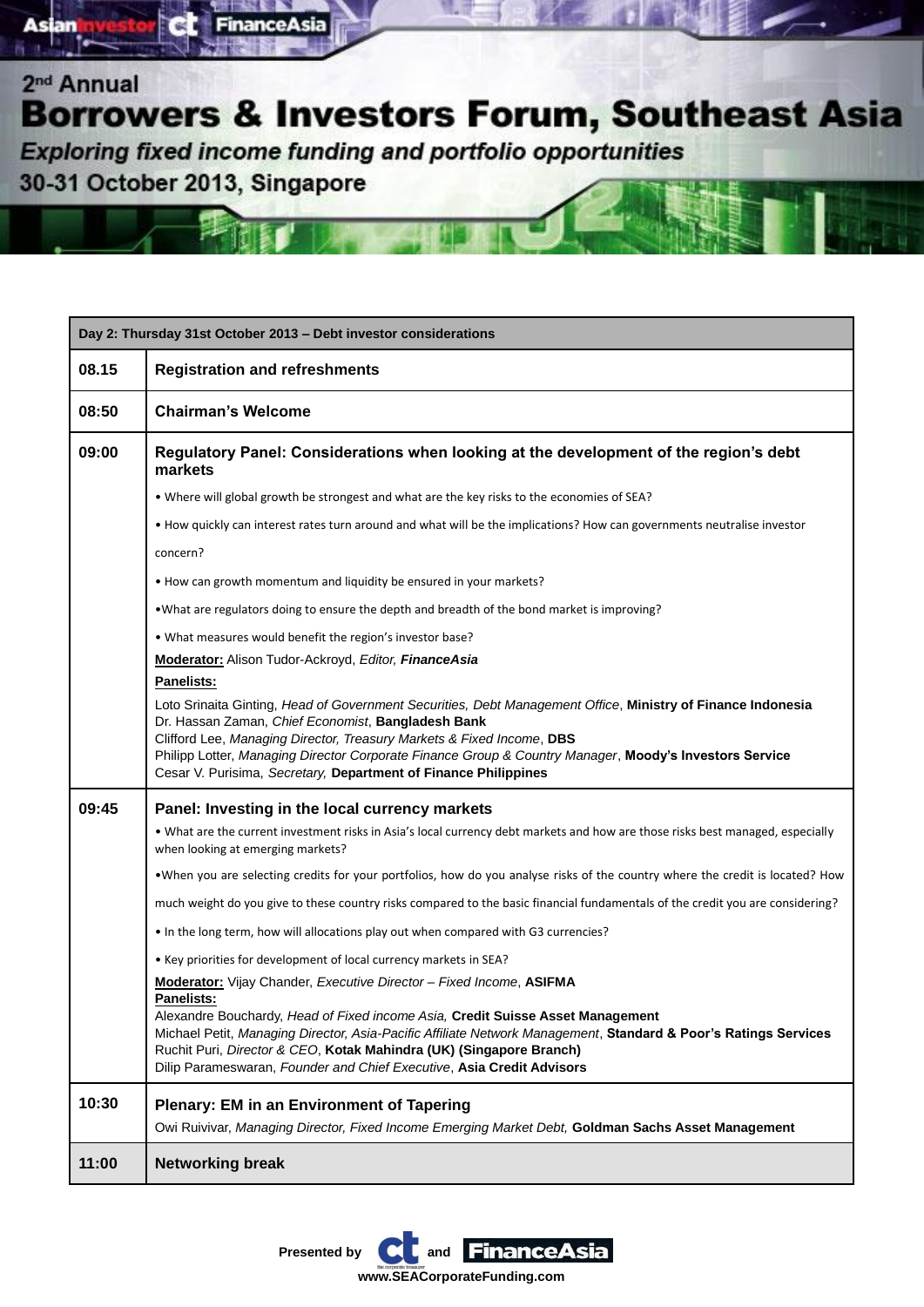Exploring fixed income funding and portfolio opportunities

30-31 October 2013, Singapore

ब

**Asian** 

FinanceAsia

| 11:30 | Panel: Offshore RMB in your investment portfolio                                                                            |
|-------|-----------------------------------------------------------------------------------------------------------------------------|
|       | • 2014: China's growth forecasting and impact on investors                                                                  |
|       | • How attractive are these bonds to regional and international investors?                                                   |
|       | • Pricing benefits and assessment of whether risk is priced accordingly                                                     |
|       | • Global benchmarking in relation to yield curve                                                                            |
|       | • What role is the offshore swaps market playing?                                                                           |
|       | . Will Singapore realise its RMB potential? What are the implications for Hong Kong given competition in London, Taipei and |
|       | potentially Singapore?                                                                                                      |
|       | • The onshore market – are investors ignoring its potential once it opens?                                                  |
|       | • Is there enough innovation?                                                                                               |
|       | Moderator: Vijay Chander, Executive Director - Fixed Income, ASIFMA<br><b>Panelists:</b>                                    |
|       | Devan Selvanathan, Managing Director, Head of Global Debt Platform, Asia Pacific, Natixis                                   |
|       | Suanjin Tan, Portfolio Manager, Alpha Strategies, Asia Pacific Fixed Income, BlackRock<br>RMB Specialist, Advisory TBC      |
| 12:15 | <b>Plenary: Floating-Rate Loans as a Strategic Allocation</b>                                                               |
|       | • Boosting income - yield potential?                                                                                        |
|       | . Rising-rate scenario and the erosion of fixed-income values - what protection does this allocation offer?                 |
|       | • Risk reduction                                                                                                            |
|       | • Floating-rate loans outperforming bonds                                                                                   |
|       | . FRL in relation to corporate balance sheets, wide spreads and a reduced number of highly leveraged investors.             |
|       | <b>Presenter:</b> Robert White, President, Eaton Vance Management International (Asia)                                      |
| 12:30 | <b>Networking lunch</b>                                                                                                     |
| 13:30 | Panel: Searching for yield - where is the hunt taking managers?                                                             |
|       | . HY versus investment grade - relative attractiveness to investors? What role do ratings play?                             |
|       | • To what extent does high yield actually exist and how do managers have to educate investors expecting the 'Asia Premium'? |
|       | . How to manage and express a view on spreads in a volatile environment?                                                    |
|       | • How to gauge terms and pricing? Where to invest along the yield / risk curve?                                             |
|       | . Will managers have to bolster their credit analyst teams in the coming year?                                              |
|       | . How have Asian high-yield markets' structures evolved, and how does this compare with their Western counterparts?         |
|       | • Transparency: Which covenants matter the most and how to increase protection?                                             |
|       | . Trends over 2014 - which credits will perform?                                                                            |
|       | <b>Moderator: Bryant Edwards, Partner, Latham &amp; Watkins</b><br>Panelists:                                               |

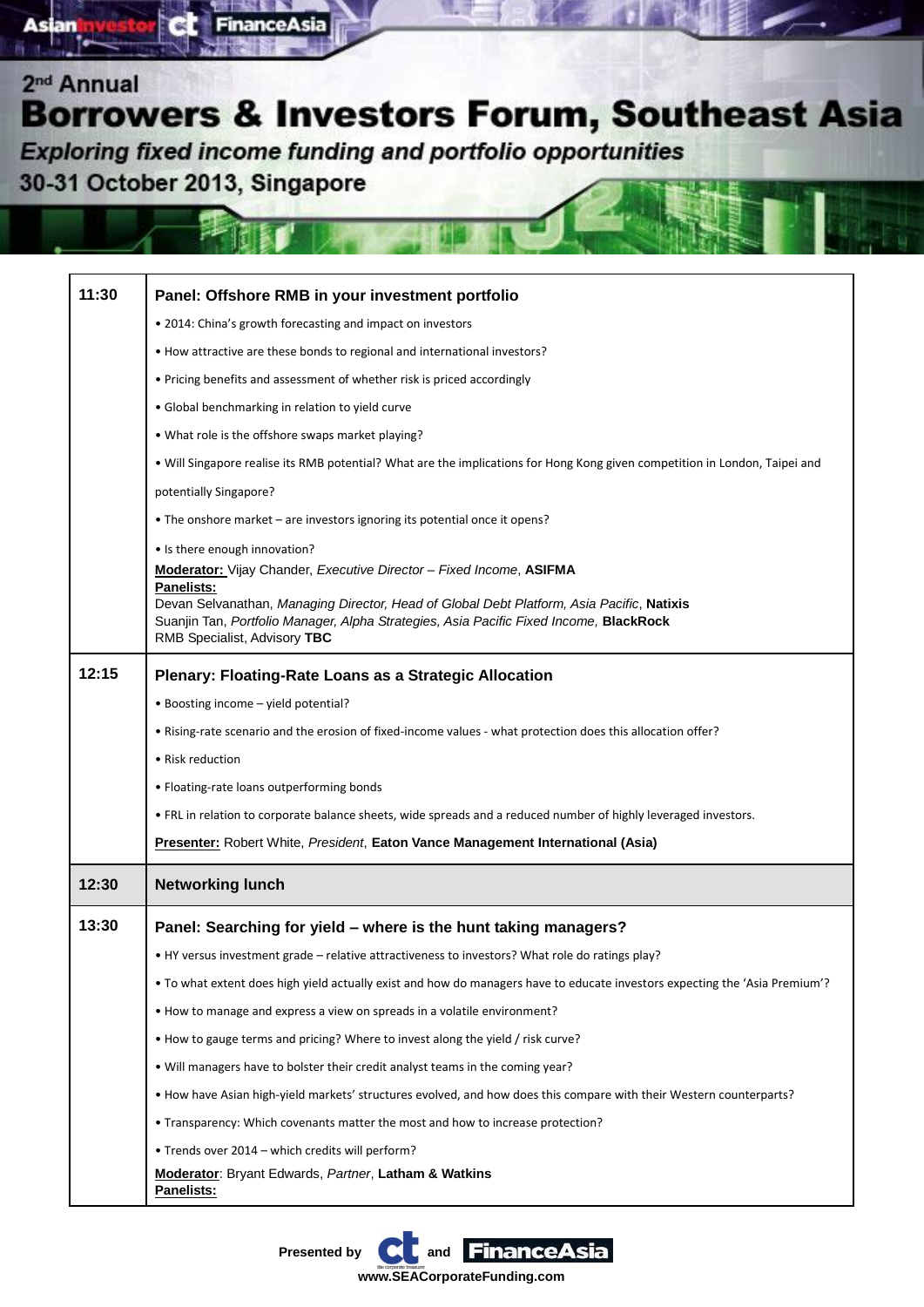Exploring fixed income funding and portfolio opportunities 30-31 October 2013, Singapore

**FinanceAsia** 

e.

| Tim Jagger, SVP, Portfolio Manager - Fixed Income Asia, Aviva Investors<br>Ashley Perrott, Head of Pan Asia Fixed Income, UBS Global Asset Management<br>Adrian Chee, Portfolio Manager, Credit Suisse Asset Management<br>Peter Lee, Head of Fixed Income, Societe Generale Private Banking (Asia Pacific)<br>Kalai Pillay, Senior Director & Head of Asia-Pacific Industrial Ratings, Fitch Ratings<br>14:15<br>Plenary: Chinese HY Corporate Bonds - Assessing the real risks<br>The objective of this plenary is to provide investors with a better tool kit for assessing the real risks involved with investing in<br>Chinese HY companies.<br>• The corporate governance and accounting issues to consider when assessing yield<br>• Structural weaknesses to look out for when selecting Chinese HY<br>• Case studies outlining an alternative notching approach to the rating agencies<br><b>Presenter:</b> Charles Macgregor, Managing Director & Head of Asia, Lucror Analytics<br><b>Guest Finance Blog: The First Degree View</b><br>14:40<br>1. Velocity is the real monkey on Bernanke's back<br>2. The 'Swing Consumer' squeezes the exits in Emerging Market Currenciesbut why?<br>Presenter: Stephen Fisher, Principal, Chairman and & CIO, First Degree Global Asset Management<br>15:00<br><b>Networking break</b><br>15:30<br>Panel: The Great Rotation - fact or fiction?<br>. What signs are we seeing in both market segments that suggest changes in asset allocation have begun?<br>• Are rotations truly playing out? Are allocations into equities really at the expense of fixed income?<br>. How concerned should fixed income portfolio managers be?<br>. Where is the notion being driven from - investors, both retail and institutional, or managers?<br>• How are CIOs managing this debate?<br><b>Moderator:</b> Leigh Powell, Managing Editor, AsianInvestor<br>Panelists:<br>Ramin Toloui, Global Co-Head of Emerging Markets Portfolio Management, PIMCO<br>Peter Elston, Head of Asia Pacific Strategy & Asset Allocation, Aberdeen Asset Management Asia<br>Philippe Jauer, Chief Investment Officer, Global Fixed Income & Currency (Asia), Amundi<br>Freida Tay, Fixed Income Portfolio Manager, Fullerton Fund Management |
|-----------------------------------------------------------------------------------------------------------------------------------------------------------------------------------------------------------------------------------------------------------------------------------------------------------------------------------------------------------------------------------------------------------------------------------------------------------------------------------------------------------------------------------------------------------------------------------------------------------------------------------------------------------------------------------------------------------------------------------------------------------------------------------------------------------------------------------------------------------------------------------------------------------------------------------------------------------------------------------------------------------------------------------------------------------------------------------------------------------------------------------------------------------------------------------------------------------------------------------------------------------------------------------------------------------------------------------------------------------------------------------------------------------------------------------------------------------------------------------------------------------------------------------------------------------------------------------------------------------------------------------------------------------------------------------------------------------------------------------------------------------------------------------------------------------------------------------------------------------------------------------------------------------------------------------------------------------------------------------------------------------------------------------------------------------------------------------------------------------------------------------------------------------------------------------------------------------------------------------------------------------------------|
|                                                                                                                                                                                                                                                                                                                                                                                                                                                                                                                                                                                                                                                                                                                                                                                                                                                                                                                                                                                                                                                                                                                                                                                                                                                                                                                                                                                                                                                                                                                                                                                                                                                                                                                                                                                                                                                                                                                                                                                                                                                                                                                                                                                                                                                                       |
|                                                                                                                                                                                                                                                                                                                                                                                                                                                                                                                                                                                                                                                                                                                                                                                                                                                                                                                                                                                                                                                                                                                                                                                                                                                                                                                                                                                                                                                                                                                                                                                                                                                                                                                                                                                                                                                                                                                                                                                                                                                                                                                                                                                                                                                                       |
|                                                                                                                                                                                                                                                                                                                                                                                                                                                                                                                                                                                                                                                                                                                                                                                                                                                                                                                                                                                                                                                                                                                                                                                                                                                                                                                                                                                                                                                                                                                                                                                                                                                                                                                                                                                                                                                                                                                                                                                                                                                                                                                                                                                                                                                                       |
|                                                                                                                                                                                                                                                                                                                                                                                                                                                                                                                                                                                                                                                                                                                                                                                                                                                                                                                                                                                                                                                                                                                                                                                                                                                                                                                                                                                                                                                                                                                                                                                                                                                                                                                                                                                                                                                                                                                                                                                                                                                                                                                                                                                                                                                                       |
|                                                                                                                                                                                                                                                                                                                                                                                                                                                                                                                                                                                                                                                                                                                                                                                                                                                                                                                                                                                                                                                                                                                                                                                                                                                                                                                                                                                                                                                                                                                                                                                                                                                                                                                                                                                                                                                                                                                                                                                                                                                                                                                                                                                                                                                                       |
|                                                                                                                                                                                                                                                                                                                                                                                                                                                                                                                                                                                                                                                                                                                                                                                                                                                                                                                                                                                                                                                                                                                                                                                                                                                                                                                                                                                                                                                                                                                                                                                                                                                                                                                                                                                                                                                                                                                                                                                                                                                                                                                                                                                                                                                                       |
|                                                                                                                                                                                                                                                                                                                                                                                                                                                                                                                                                                                                                                                                                                                                                                                                                                                                                                                                                                                                                                                                                                                                                                                                                                                                                                                                                                                                                                                                                                                                                                                                                                                                                                                                                                                                                                                                                                                                                                                                                                                                                                                                                                                                                                                                       |
|                                                                                                                                                                                                                                                                                                                                                                                                                                                                                                                                                                                                                                                                                                                                                                                                                                                                                                                                                                                                                                                                                                                                                                                                                                                                                                                                                                                                                                                                                                                                                                                                                                                                                                                                                                                                                                                                                                                                                                                                                                                                                                                                                                                                                                                                       |
|                                                                                                                                                                                                                                                                                                                                                                                                                                                                                                                                                                                                                                                                                                                                                                                                                                                                                                                                                                                                                                                                                                                                                                                                                                                                                                                                                                                                                                                                                                                                                                                                                                                                                                                                                                                                                                                                                                                                                                                                                                                                                                                                                                                                                                                                       |
|                                                                                                                                                                                                                                                                                                                                                                                                                                                                                                                                                                                                                                                                                                                                                                                                                                                                                                                                                                                                                                                                                                                                                                                                                                                                                                                                                                                                                                                                                                                                                                                                                                                                                                                                                                                                                                                                                                                                                                                                                                                                                                                                                                                                                                                                       |
|                                                                                                                                                                                                                                                                                                                                                                                                                                                                                                                                                                                                                                                                                                                                                                                                                                                                                                                                                                                                                                                                                                                                                                                                                                                                                                                                                                                                                                                                                                                                                                                                                                                                                                                                                                                                                                                                                                                                                                                                                                                                                                                                                                                                                                                                       |
|                                                                                                                                                                                                                                                                                                                                                                                                                                                                                                                                                                                                                                                                                                                                                                                                                                                                                                                                                                                                                                                                                                                                                                                                                                                                                                                                                                                                                                                                                                                                                                                                                                                                                                                                                                                                                                                                                                                                                                                                                                                                                                                                                                                                                                                                       |
|                                                                                                                                                                                                                                                                                                                                                                                                                                                                                                                                                                                                                                                                                                                                                                                                                                                                                                                                                                                                                                                                                                                                                                                                                                                                                                                                                                                                                                                                                                                                                                                                                                                                                                                                                                                                                                                                                                                                                                                                                                                                                                                                                                                                                                                                       |
|                                                                                                                                                                                                                                                                                                                                                                                                                                                                                                                                                                                                                                                                                                                                                                                                                                                                                                                                                                                                                                                                                                                                                                                                                                                                                                                                                                                                                                                                                                                                                                                                                                                                                                                                                                                                                                                                                                                                                                                                                                                                                                                                                                                                                                                                       |
|                                                                                                                                                                                                                                                                                                                                                                                                                                                                                                                                                                                                                                                                                                                                                                                                                                                                                                                                                                                                                                                                                                                                                                                                                                                                                                                                                                                                                                                                                                                                                                                                                                                                                                                                                                                                                                                                                                                                                                                                                                                                                                                                                                                                                                                                       |
|                                                                                                                                                                                                                                                                                                                                                                                                                                                                                                                                                                                                                                                                                                                                                                                                                                                                                                                                                                                                                                                                                                                                                                                                                                                                                                                                                                                                                                                                                                                                                                                                                                                                                                                                                                                                                                                                                                                                                                                                                                                                                                                                                                                                                                                                       |
|                                                                                                                                                                                                                                                                                                                                                                                                                                                                                                                                                                                                                                                                                                                                                                                                                                                                                                                                                                                                                                                                                                                                                                                                                                                                                                                                                                                                                                                                                                                                                                                                                                                                                                                                                                                                                                                                                                                                                                                                                                                                                                                                                                                                                                                                       |
|                                                                                                                                                                                                                                                                                                                                                                                                                                                                                                                                                                                                                                                                                                                                                                                                                                                                                                                                                                                                                                                                                                                                                                                                                                                                                                                                                                                                                                                                                                                                                                                                                                                                                                                                                                                                                                                                                                                                                                                                                                                                                                                                                                                                                                                                       |
|                                                                                                                                                                                                                                                                                                                                                                                                                                                                                                                                                                                                                                                                                                                                                                                                                                                                                                                                                                                                                                                                                                                                                                                                                                                                                                                                                                                                                                                                                                                                                                                                                                                                                                                                                                                                                                                                                                                                                                                                                                                                                                                                                                                                                                                                       |
|                                                                                                                                                                                                                                                                                                                                                                                                                                                                                                                                                                                                                                                                                                                                                                                                                                                                                                                                                                                                                                                                                                                                                                                                                                                                                                                                                                                                                                                                                                                                                                                                                                                                                                                                                                                                                                                                                                                                                                                                                                                                                                                                                                                                                                                                       |
| 16:15<br>Panel: Developments and management of an Islamic debt portfolio?                                                                                                                                                                                                                                                                                                                                                                                                                                                                                                                                                                                                                                                                                                                                                                                                                                                                                                                                                                                                                                                                                                                                                                                                                                                                                                                                                                                                                                                                                                                                                                                                                                                                                                                                                                                                                                                                                                                                                                                                                                                                                                                                                                                             |
| The Islamic Financial Services Board expects assets in Islamic finance overall to reach \$2.8 trillion by 2015. Additionally, the                                                                                                                                                                                                                                                                                                                                                                                                                                                                                                                                                                                                                                                                                                                                                                                                                                                                                                                                                                                                                                                                                                                                                                                                                                                                                                                                                                                                                                                                                                                                                                                                                                                                                                                                                                                                                                                                                                                                                                                                                                                                                                                                     |
|                                                                                                                                                                                                                                                                                                                                                                                                                                                                                                                                                                                                                                                                                                                                                                                                                                                                                                                                                                                                                                                                                                                                                                                                                                                                                                                                                                                                                                                                                                                                                                                                                                                                                                                                                                                                                                                                                                                                                                                                                                                                                                                                                                                                                                                                       |
| global sukuk market continues to grow at a rate more than five times faster than the world bond market - What does this mean                                                                                                                                                                                                                                                                                                                                                                                                                                                                                                                                                                                                                                                                                                                                                                                                                                                                                                                                                                                                                                                                                                                                                                                                                                                                                                                                                                                                                                                                                                                                                                                                                                                                                                                                                                                                                                                                                                                                                                                                                                                                                                                                          |
| for investors and how can they benefit?                                                                                                                                                                                                                                                                                                                                                                                                                                                                                                                                                                                                                                                                                                                                                                                                                                                                                                                                                                                                                                                                                                                                                                                                                                                                                                                                                                                                                                                                                                                                                                                                                                                                                                                                                                                                                                                                                                                                                                                                                                                                                                                                                                                                                               |

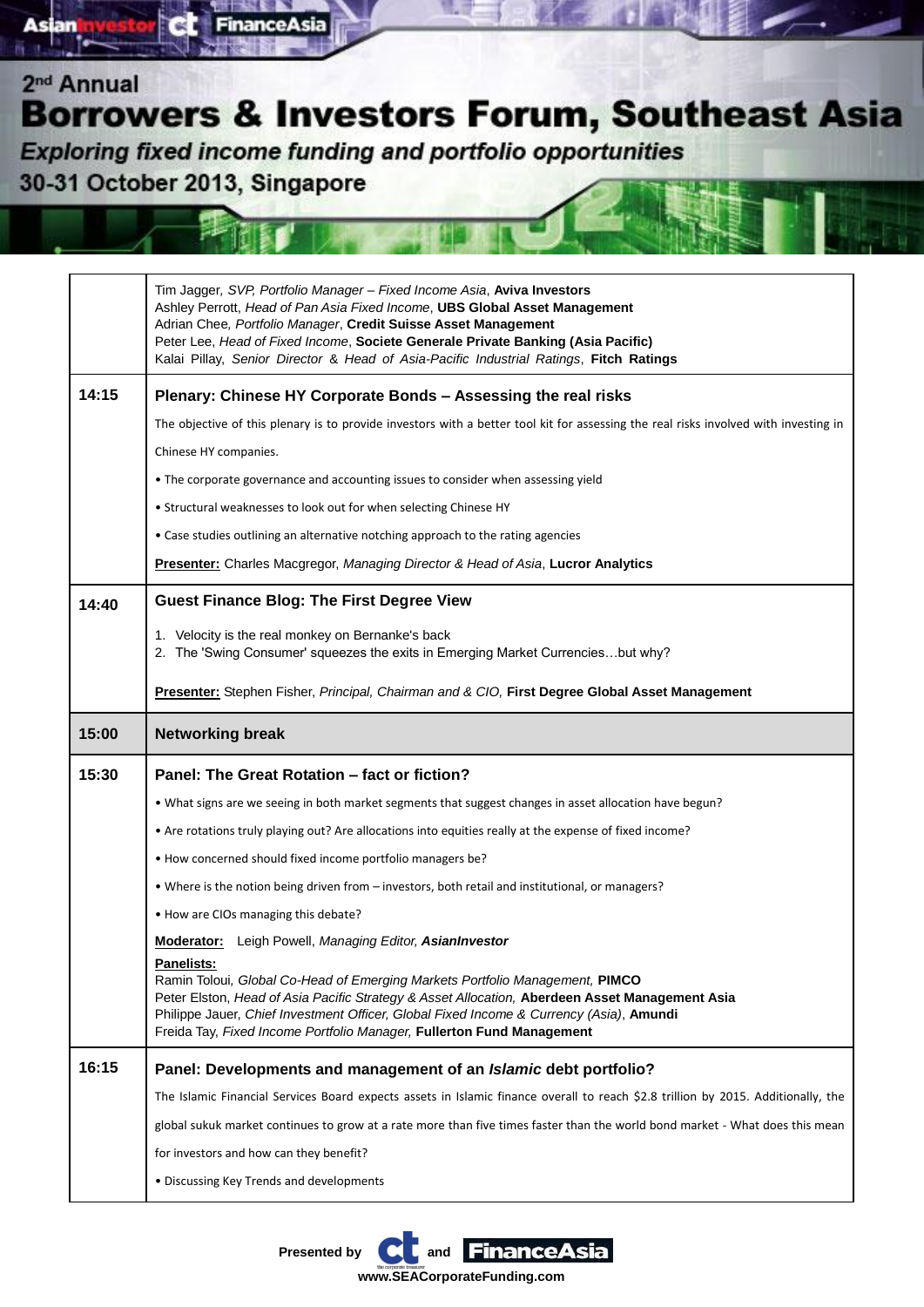

| 17:00 | Lee Irvine, Associate & Member of Corporate Department, Latham & Watkins<br>Closing Remarks - Followed by Cocktail reception hosted by:                                                                                            |
|-------|------------------------------------------------------------------------------------------------------------------------------------------------------------------------------------------------------------------------------------|
|       | <b>Panelists:</b><br>Nazmi Camalxaman, Associate Director, Group Islamic Banking Division, Singapore, CIMB Islamic<br>Todd Schubert, Head of FI Income Research, Bank of Singapore<br>Toby O'Connor, CEO, The Islamic Bank of Asia |
|       | . Which markets need development measures?<br><b>Moderator:</b> Felix Fischer, Head of Research, Lucror Analytics                                                                                                                  |
|       | • Yield versus risk                                                                                                                                                                                                                |
|       | compliant vehicles                                                                                                                                                                                                                 |
|       | . Development of non-Muslim markets (including Germany, Japan and Australia) enacting measures to promote or list Shariah-                                                                                                         |
|       | • Sukuk as a hedging tool against possible interest rate rises and inflation                                                                                                                                                       |
|       | The Republic of Indonesia US\$1.5 Billion Rule 144A/Reg S Sukuk                                                                                                                                                                    |
|       | Khazanah Nasional RM 1.09 billion Exchangeable Sukuk                                                                                                                                                                               |
|       | Cagamas RM500 million dual-tenured Islamic Medium Term Notes                                                                                                                                                                       |
|       | • The Year's Most Prominent Deals                                                                                                                                                                                                  |

### **Get Involved:**

### **To speak, contact:**

Hayleigh Davies, *Senior Conference Producer* E: **[hayleigh.davies@haymarket.asia](mailto:hayleigh.davies@haymarket.asia)** : +852 3175 1923

### **To sponsor, contact:**

Emma Donald, *Conference Sponsorship Manager* E: **[emma.donald@haymarket.asia](mailto:emma.donald@haymarket.asia)** T: +852 3175 1946

### **To book your delegate pass, contact:**

Akina Tse, *Audience Development Manager* E: **[akina.tse@haymarket.asia](mailto:akina.tse@haymarket.asia)** T: +852 3175 1980

### **To become a marketing partner, contact:**

Andrew Powell, *Head of Event Marketing* E: **[partners@haymarket.asia](mailto:partners@haymarket.asia)** T: +852 3175 1981

Supporting Organisations: